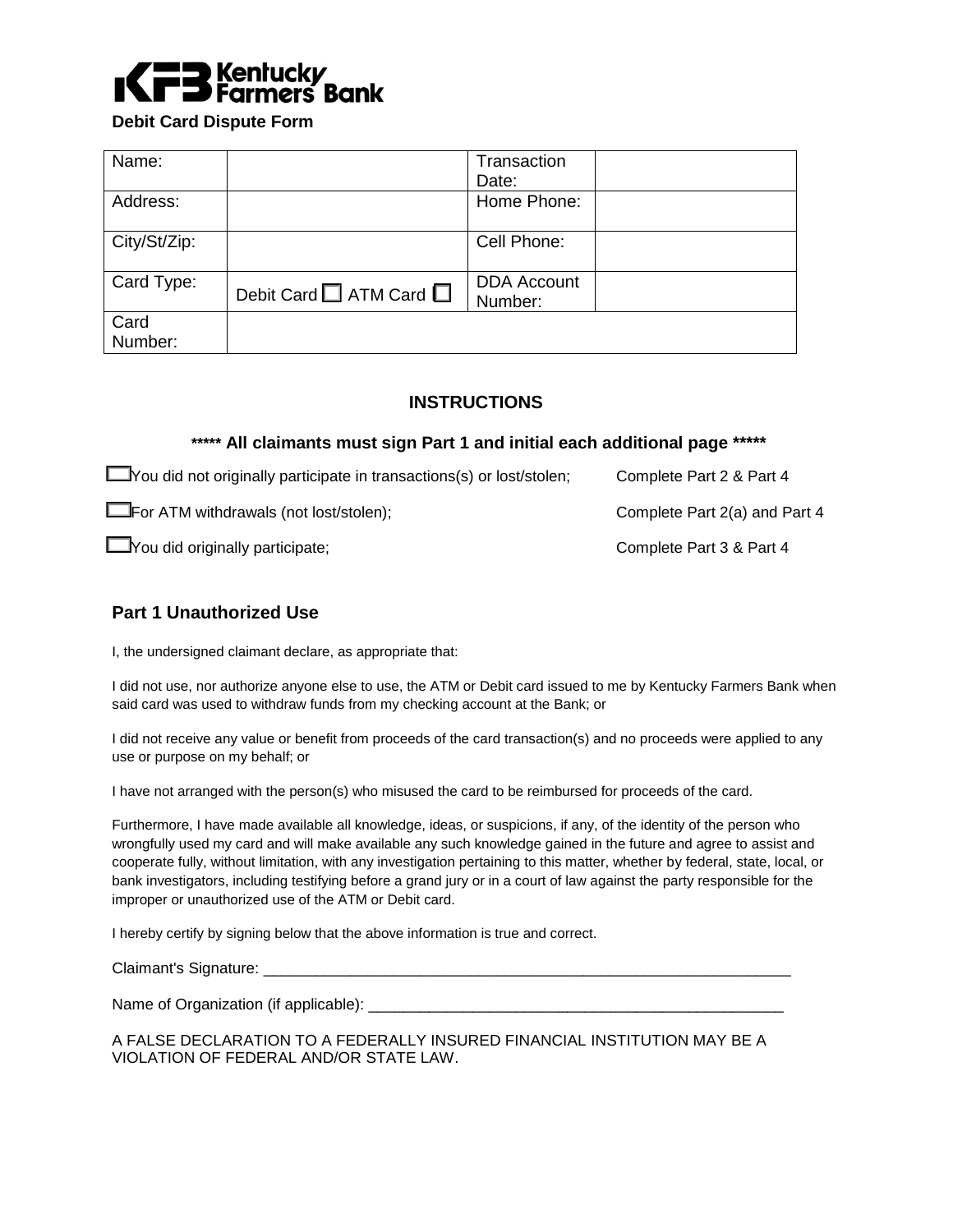# **KFB** Farmers Bank

### **Part 2 Customer Did Not Participate in Transaction(s) or Lost/Stolen**

| Part <sub>2</sub>                                          | Description                                                                                                     |
|------------------------------------------------------------|-----------------------------------------------------------------------------------------------------------------|
|                                                            | Please give a brief description of the circumstances of claim and conversation between merchant and cardholder. |
|                                                            |                                                                                                                 |
|                                                            |                                                                                                                 |
|                                                            |                                                                                                                 |
|                                                            |                                                                                                                 |
|                                                            |                                                                                                                 |
| 1. Is card still in customer's possession?                 | 1b. If No, when was the card discovered missing?                                                                |
| $\bigcirc$ No<br>$\mathbf{O}$ Yes                          |                                                                                                                 |
| 2. Has customer ever allowed anyone to use the card?       | 2b. If Yes, who?                                                                                                |
| $\bigcirc$ No<br>$O$ Yes                                   |                                                                                                                 |
| 3. Where was the last location the card was used by you?   |                                                                                                                 |
|                                                            |                                                                                                                 |
| 4. Was the PIN / Secret Code number with the card?         |                                                                                                                 |
| $\bigcirc$ No<br>$O$ Yes                                   |                                                                                                                 |
| 5. Who else had knowledge of the PIN / Secret Code number? |                                                                                                                 |
|                                                            |                                                                                                                 |
| 6. Was a police report filed?                              | Case #:                                                                                                         |
| <b>No</b>                                                  | <b>Police Department:</b>                                                                                       |
|                                                            | <b>Officer Contact Name:</b>                                                                                    |

### **Part 2(A) ATM Withdrawal Dispute**

| Which situation best describes your dispute?                             |  |
|--------------------------------------------------------------------------|--|
| I have no knowledge of the ATM withdrawal(s) listed below.               |  |
| attempted a withdrawal; however, did not receive money from the machine. |  |
| Other. Please explain below.                                             |  |
|                                                                          |  |
|                                                                          |  |
|                                                                          |  |
|                                                                          |  |
|                                                                          |  |
|                                                                          |  |

Claimant's Name\_\_\_\_\_\_\_\_\_\_\_\_\_\_\_\_\_\_\_\_\_\_\_\_\_\_\_ Date\_\_\_\_\_\_\_\_\_\_\_\_\_\_\_\_\_\_\_\_\_\_\_

I hereby certify by initialing here that the below information is true and correct. \_\_\_\_\_\_\_\_\_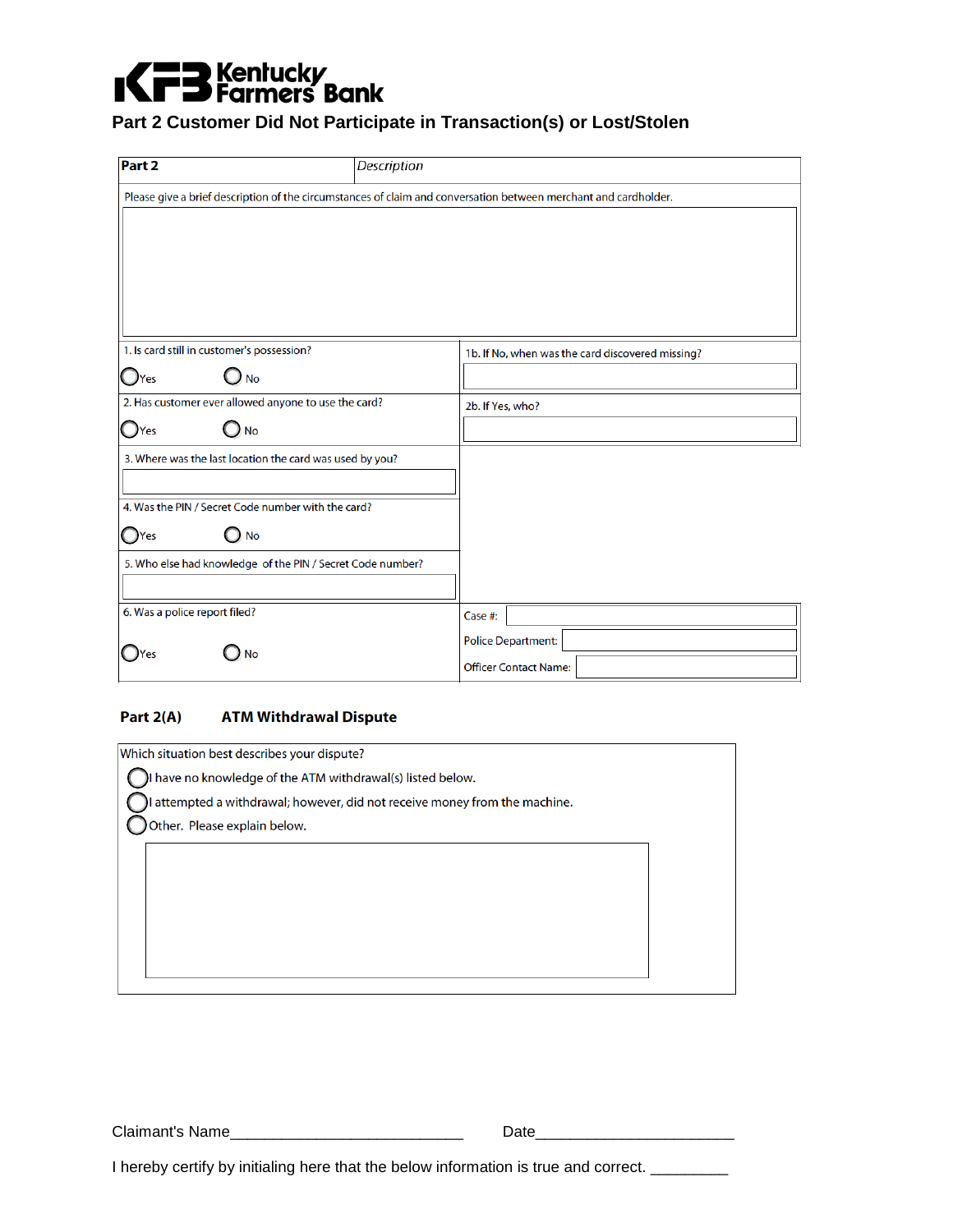## **KED** Farmers Bank

### **Part 3 Dispute with Merchant - Customer Originally Participated in Transaction(s)**

Please check the **ONE** category that best describes your dispute.

### **Any requested documentation is required to process your claim (i.e. receipts, proof of return, etc.)**

| Have you attempted to resolve your dispute with the merchant?                                                                                                                                                                                                                                                                                   |          | Nο                      |                                                |
|-------------------------------------------------------------------------------------------------------------------------------------------------------------------------------------------------------------------------------------------------------------------------------------------------------------------------------------------------|----------|-------------------------|------------------------------------------------|
| Specific date of last contact:                                                                                                                                                                                                                                                                                                                  |          |                         |                                                |
| Specify one: $\bigcap$ in writing                                                                                                                                                                                                                                                                                                               | by phone | by e-mail               | Attach copy of correspondence                  |
| Who did you speak to?                                                                                                                                                                                                                                                                                                                           |          |                         |                                                |
| What was said?                                                                                                                                                                                                                                                                                                                                  |          |                         |                                                |
| The purchase was paid by check, cash, or other means but was still charged to my card.<br>Attach a copy of (a) the cash receipt, or (b) the front and back of canceled check, or (c) the copy of the other receipt.<br>The amount I authorized differs from the amount that appears on my statement.<br>Attach a copy of sales slip or invoice. |          |                         |                                                |
| I have received a credit slip from the merchant, however, credit has not appeared on my statement.<br>Attach a copy of the credit slip. No action can be taken for 30 days.                                                                                                                                                                     |          |                         |                                                |
| did authorize the purchase, however:                                                                                                                                                                                                                                                                                                            |          |                         |                                                |
| $\bigcirc$ I have not received the merchandise. Expected receipt date:                                                                                                                                                                                                                                                                          |          |                         |                                                |
| $\bigcirc$ I have not received expected services. Attach a letter of explanation.                                                                                                                                                                                                                                                               |          |                         |                                                |
| The merchandise received was defective and returned on                                                                                                                                                                                                                                                                                          |          |                         | Attach proof of return.                        |
| The merchandise was returned on                                                                                                                                                                                                                                                                                                                 |          | Attach proof of return. |                                                |
| I attempted to cancel purchase on                                                                                                                                                                                                                                                                                                               |          |                         | Attach copies of correspondence with merchant. |
| The purchase was a canceled hotel reservation. My cancellation number is:                                                                                                                                                                                                                                                                       |          |                         |                                                |
| The above item was billed monthly. I canceled my service on (Specific Date required)                                                                                                                                                                                                                                                            |          |                         | Attach correspondence                          |
|                                                                                                                                                                                                                                                                                                                                                 |          |                         |                                                |
| I hereby certify by initialing here that the below information is true and correct. ______                                                                                                                                                                                                                                                      |          |                         |                                                |